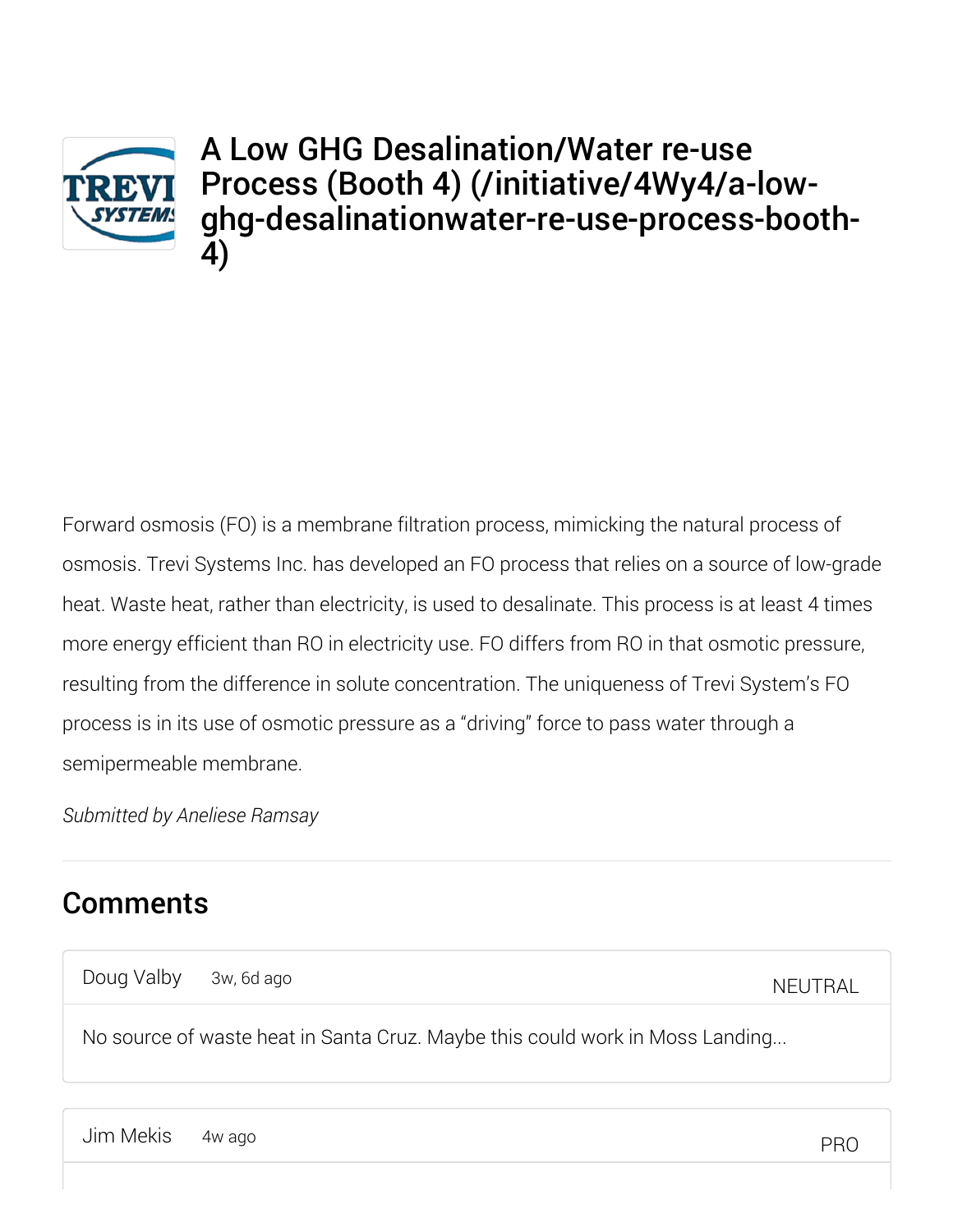Intriguing; desalinization with 90% less energy consumption, and pilot projects are running in both California and overseas. Scalable. Could use either waste water or sea water. Worth exploring further.

Fred Martinez 2w, 6d ago

This is on the right track.

Bill Smallman 3w, 6d ago

**SUGGESTION** 

PRO

I think the word "Desalination" in the title of this report should be changed to "Reverse Osmosis for Recycle or Desal", and people continue to equate reverse osmosis, RO, with Desal. RO works identically with Recycle or Desal. This article states that only 200-400 psi is needed for Recycle, and a huge 800-1000 psi for Desal. Recycle will always use far less energy, less cost than Desal, simply because it has far less chemicals to filter out- no matter what technology is used.

Bill Smallman 3w, 5d ago

I'd like to correct myself. It does include water reuse, i.e. recycling, in the title. I do think however a lot of people feel the technology is solely associated with Desal, and that is the reason why I wanted to point this out.

Michael Lewis 3w, 6d ago

NEUTRAL

Could be considered as a technology for waste water recycling.

Colin Young 3w, 5d ago

**CON** 

Trevi's claim of half the cost of RO with their FO is still over twice the cost needed for consideration.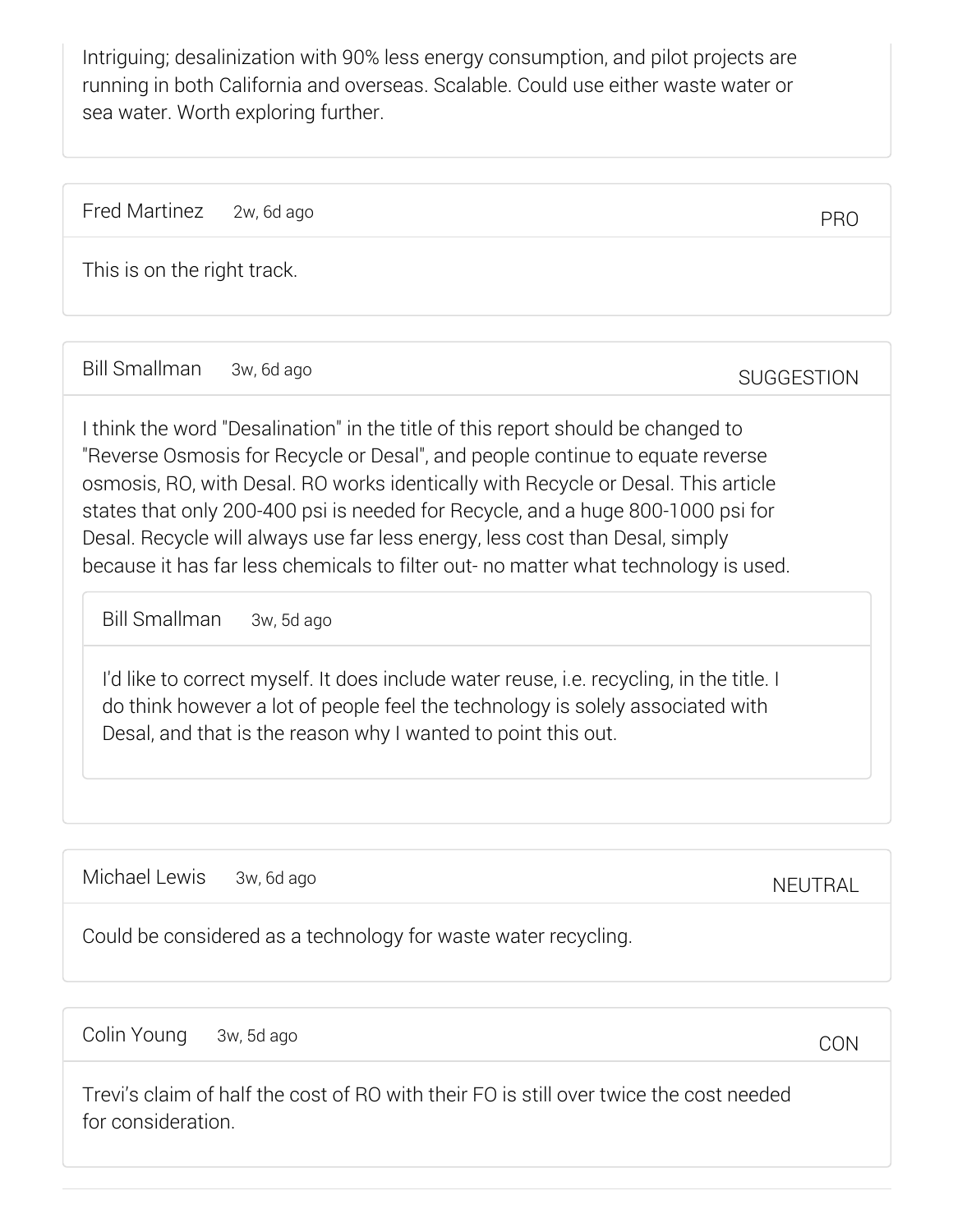Should be looked at for Reclaim Water

Kelsey Ramage 2d, 12h ago

CON

If one looks at Trevi's material at the link provided at the SCWS Alternatives site, at first glance Trevi Forward Osmosis sounds like a good alternative. That was my initial reaction. But if one digs deeper into the history, technology, and current status of Forward Osmosis [for example, see the very comprehensive technology report by Sandia National Labs in 2006 (http://prod.sandia.gov/techlib/accesscontrol.cgi/2006/064634.pdf (http://prod.sandia.gov/techlib/accesscontrol.cgi/2006/064634.pdf)) and the very information recent industrial status review http://www.filtsep.com/view/35723/what-s-the-future-for-forwardosmosis/ (http://www.filtsep.com/view/35723/what-s-the-future-for-forwardosmosis/) by Anthony Bennett who appears to be a senior expert in the field] one sees that Forward Osmosis may be best for special situations such as "there is just no other water around" (e.g. desert areas) or "we have to treat this wastewater in order to be able operate our industrial plant at all" (e.g. fracking). It is not obvious that Trevi's Forward Osmosis offering is credible and would be competitive compared to other available alternatives for large-scale drinking water supply in Santa Cruz. A direct look at Trevi's website (http://trevisystems.com/# (http://trevisystems.com/#)) is not exactly confidence-inspiring: Most of the topof-page links are inactive and very little technical information is available there. Who are these people and where have they gone? I applaud the Santa Cruz WSAC committee for their extensive and excellent work thus far bringing in accessible public view as many water supply alternatives as possible. An informed citizenry is always important. But perhaps the facts on Trevi Forward Osmosis illustrate why actual decisions on which alternatives are best to pursue with public funds in order to assure a reliable future water supply for Santa Cruz are perhaps best reached as a result of due diligence and quantitative engineering trade studies conducted by a team of unbiased, technically-immersed, and experienced individuals, and not by a direct "crowd-sourced" vote of the interested citizenry based on limited advocacy-prone facts provided on a website.

SUGGESTION